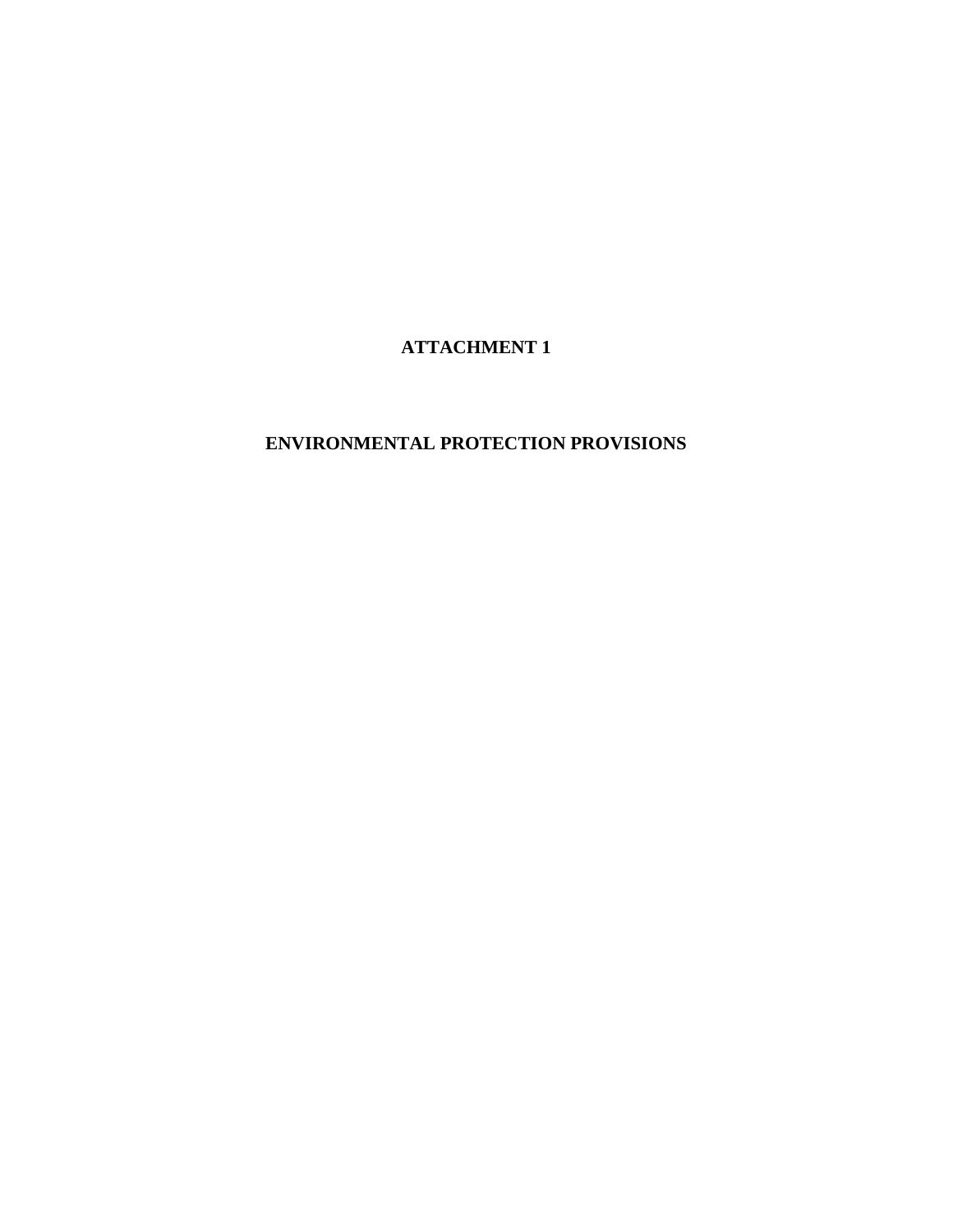#### **ENVIRONMENTAL PROTECTION PROVISIONS**

The following conditions, restrictions, and notifications will be included in the deed/easement to ensure protection of human health and the environment and to preclude any interference with ongoing or completed remediation activities at the former Fort Ord. A list of notices applicable to each parcel is provided at the end of this attachment.

#### 1. INCLUSION OF PROVISIONS

The person or entity to whom the property is transferred shall neither transfer the property, lease the property, nor grant any interest, privilege, or license whatsoever in connection with the property without the inclusion of the environmental protection provisions contained herein, and shall require the inclusion of such environmental protection provisions in all further deeds, transfers, leases, or grant of any interest, privilege, or license.

#### 2. NPL PROPERTY

The United States acknowledges that former Fort Ord has been identified as a National Priority List (NPL) Site under the Comprehensive Environmental Response Compensation and Liability Act (CERCLA) of 1980, as amended. The Grantee acknowledges that the United States has provided it with a copy of the Fort Ord Federal Facility Agreement (FFA) entered into by the United States Environmental Protection Agency (US EPA) Region IX, the State of California, and the Department of the Army, effective on November 19, 1990, and will provide the Grantee with a copy of any amendments thereto. The person or entity to whom the property is transferred agrees that should any conflict arise between the terms of the FFA as they presently exist or may be amended, and the provisions of this property transfer, the terms of the FFA will take precedence. The person or entity to whom the property is transferred further agrees that notwithstanding any other provisions of the property transfer, the United States assumes no liability to the person or entity to whom the property is transferred, should implementation of the FFA interfere with their use of the property. The person or entity to whom the property is transferred, or any subsequent transferee, shall have no claim on account of any such interference against the United States or any officer, agent, employee or contractor thereof.

#### 3. CERCLA ACCESS CLAUSE

The Government, the US EPA, and the California Environmental Protection Agency, Department of Toxic Substances Control (DTSC), and their officers, agents, employees, contractors, and subcontractors will have the right, upon reasonable notice to the Grantee, to enter upon the transferred premises in any case in which a response or corrective action is found to be necessary, after the date of transfer of the property, or such access is necessary to carry out a response action or corrective action on adjoining property, including, without limitation, the following purpose: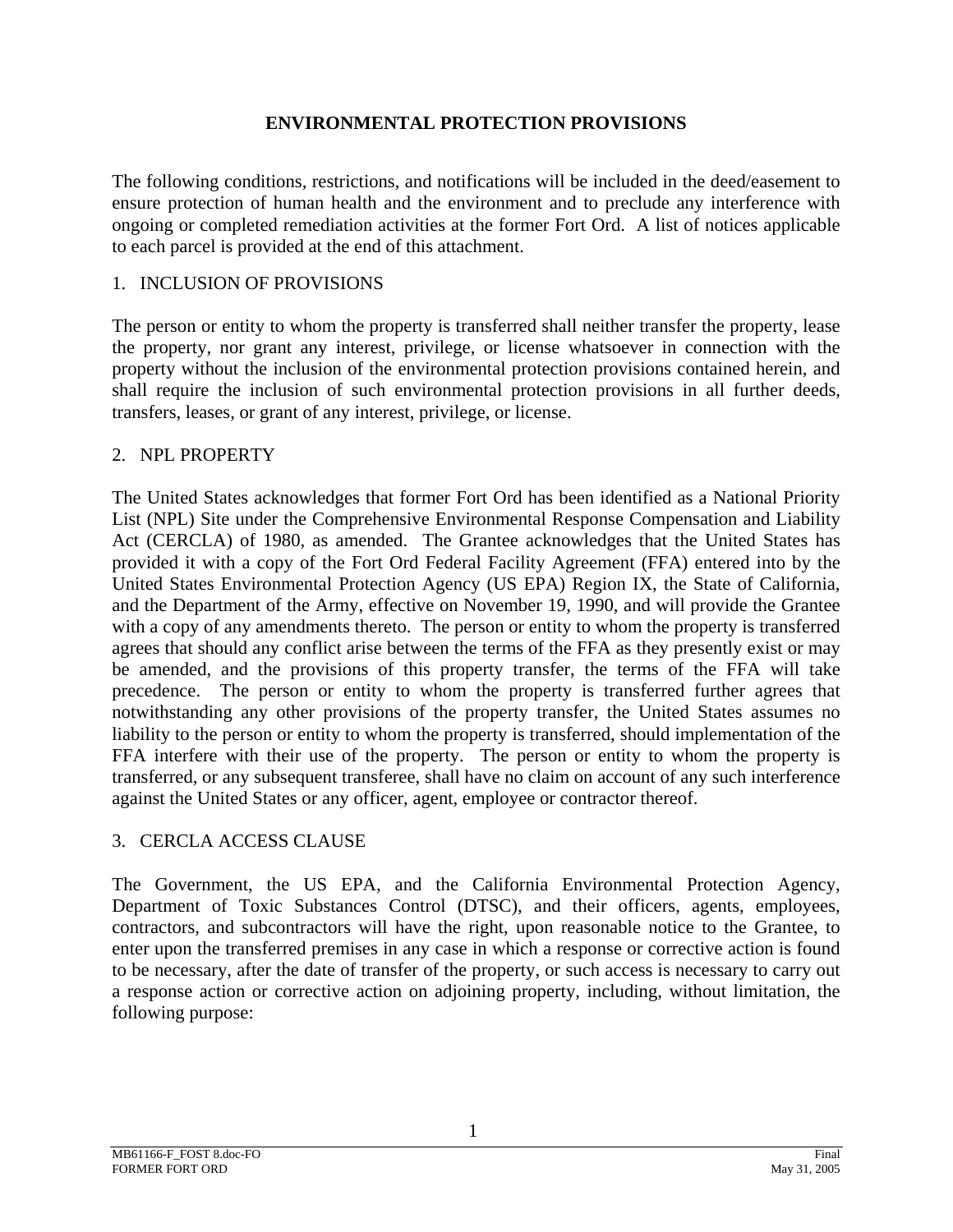- (a) To conduct investigations and surveys, including where necessary, drilling, soil and water sampling, test-pitting, and other activities related to the Fort Ord Installation Restoration Program (IRP), Military Munitions Response Program (MMRP), or FFA;
- (b) To inspect field activities of the Army and its contractors and subcontractors with regards to implementing the Fort Ord IRP, MMRP, or FFA;
- (c) To conduct any test or survey related to the implementation of the IRP by the US EPA or the DTSC relating to the implementation of the FFA or environmental conditions at Fort Ord or to verify any data submitted to the US EPA or the DTSC by the Government relating to such conditions;
- (d) To construct, operate, maintain or undertake any other investigation, corrective measure, response, or remedial action as required or necessary under any Fort Ord FFA, Record of Decision (ROD), IRP or MMRP requirement, including, but not limited to monitoring wells, pumping wells, and treatment facilities.

### 4. NO LIABILITY FOR NON-ARMY CONTAMINATION

The Army shall not incur liability for additional response action or corrective action found to be necessary after the date of transfer in any case in which the person or entity to whom the property is transferred, or other non-Army entities, is identified as the party responsible for contamination of the property.

#### 5. UNRESTRICTED USE

The Army has undertaken careful environmental study of the Property and concluded, to which the Grantee agrees, that the property is suitable for unrestricted use.

#### 6. NOTICE OF THE PRESENCE OF CONTAMINATED GROUNDWATER

Without the expressed written consent of the Grantor in each case first obtained, neither the Grantee, its successors or assigns, nor any other person or entity acting for or on behalf of the Grantee, its successors or assigns, shall interfere with any response action being taken on the property by or on behalf of the Grantor, or interrupt, relocate, or otherwise interfere with any remediation system now or in the future located on, over, through, or across any portion of the property.

The deed will reserve a non-exclusive easement to allow continued access for the Army (or its designated contractor) and the regulatory agencies to permit necessary groundwater monitoring at wells located on the property and the installation of new treatment or monitoring wells if required for the pump and treat operations. Furthermore, the deed will prohibit all others from tampering with the groundwater monitoring wells.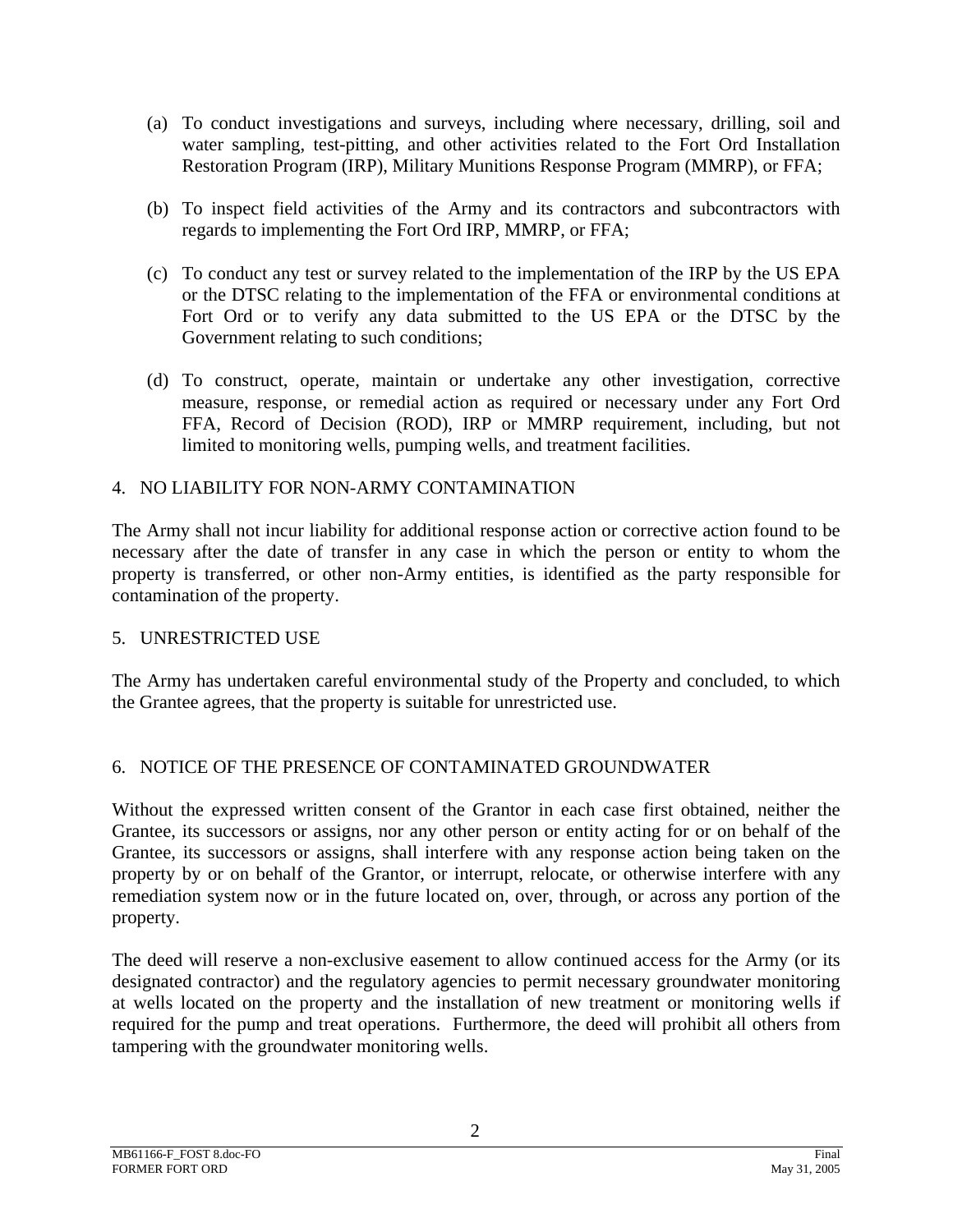A. Restrictions and Conditions – A Covenant to Restrict Use of Property (CRUP) within the "Special Groundwater Protection Zone" will be established between the United States Army and the State of California (DTSC and the California Regional Water Quality Control Board, Central Coast Region).

The Grantee covenants for itself, its successors, and assigns not to: (a) access or use groundwater underlying the property for any purpose. For the purpose of this restriction, "groundwater" shall have the same meaning as in section 101(12) of CERCLA. The Grantee, for itself, its successors or assigns covenants that it will not undertake nor allow any activity on or use of the property that would violate the restrictions contained herein. These restrictions and covenants are binding on the Grantee, its successors and assigns; shall run with the land; and are forever enforceable.

B. Enforcement – The restrictions and conditions stated in Section A benefit the public in general and the territory surrounding the property, including lands retained by the United States, and, therefore, are enforceable by the United States government. The Grantee covenants for itself, its successors, and assigns that it shall include and otherwise make legally binding, the restrictions in Section B in all subsequent lease, transfer or conveyance documents relating to the property subject hereto.

C. Army Access – The Army and its representatives shall, for all time, have access to the property for the purpose of installing and/or removing groundwater monitoring wells, and to perform continued monitoring of groundwater conditions, allowing chemical and/or physical testing of wells to evaluate water quality and/or aquifer characteristics. The property owner shall allow ingress and egress of all equipment necessary to accomplish the same.

7. NOTICE OF THE POTENTIAL FOR THE PRESENCE OF MUNITIONS AND EXPLOSIVES OF CONCERN (MEC)

Military Munitions Response Program (MMRP) investigations indicate that it is not likely that munitions and explosives of concern (MEC) are located on the Property; however, there is a potential for MEC to be present because military munitions were used throughout the history of Fort Ord. In the event the Grantee, its successors, or assigns, should discover any MEC on the Property, they shall immediately stop any intrusive or ground disturbing work in the area or in any adjacent areas and shall not attempt to disturb, remove or destroy it, but shall immediately contact the local law enforcement agency having jurisdiction on the Property. The local law enforcement agency will contact the Army for appropriate response. Competent Grantor or Grantor designated unexploded ordnance (UXO) personnel will promptly be dispatched to dispose of such MEC properly at no expense to the Grantee. The Grantee hereby acknowledges receipt of the "Ordnance and Explosives Safety Alert" pamphlet.

Because the Grantor cannot guarantee that all MEC has been removed, the Grantor recommends reasonable and prudent precautions be taken when conducting intrusive operations on the Property and will, at its expense, provide construction worker MEC recognition training.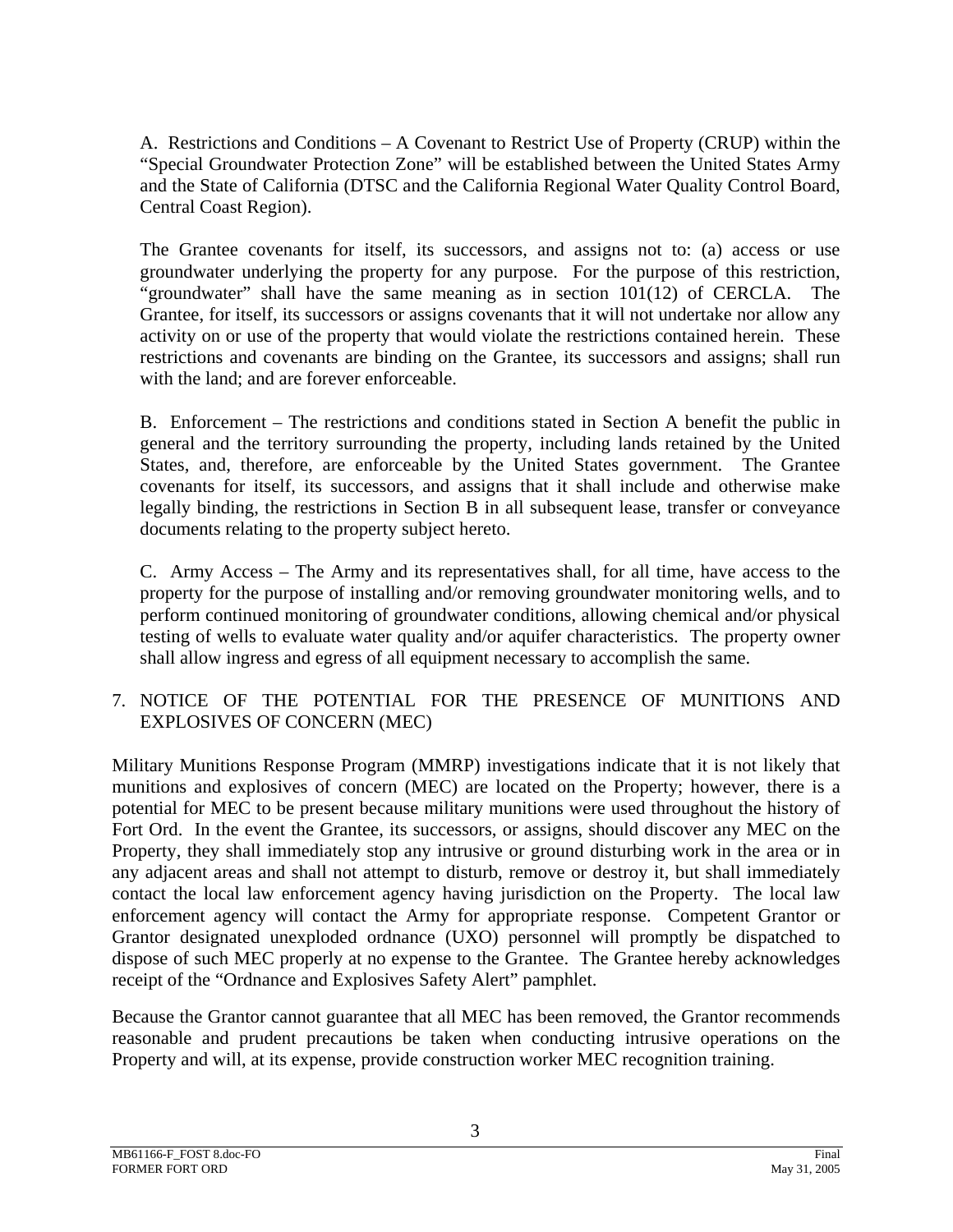The Army reserves the right to conduct any munitions response actions for which the Army is responsible, as required or necessary as a result of the ongoing Munitions Response Remedial Investigation/Feasibility Study.

The use and/or occupancy of the Property may be limited or restricted, as necessary, under the following scenarios: (a) to provide the required minimum separation distance employed during intrusive munitions response actions that may occur on or adjacent to the Property; and (b) if Army implemented prescribed burns are necessary for the purpose of a munitions response action (removal) in adjacent areas.

## 8. NOTICE OF THE PRESENCE OF ASBESTOS AND COVENANT

A. The Grantee is hereby informed and does acknowledge that friable and non-friable asbestos or asbestos-containing material (ACM) have been found on the property, as described in the Asbestos Survey Report (April 26, 1993) and summarized in the CERFA Report (April 8, 1994).

B. One building (2995) has been determined to contain friable ACM that may pose a threat to human health. Detailed information is contained in the Asbestos Survey Report (April 26, 1993). The remaining buildings contain non-friable ACM rated in good condition. The Grantor has agreed to transfer said buildings and structures to the Grantee, prior to remediation of asbestos hazards, in reliance upon the Grantee's express representation and promise that the Grantee will, prior to use or occupancy of said buildings, demolish said buildings or the portions thereof containing friable asbestos, disposing of ACM in accordance with applicable laws and regulations. With respect to the friable asbestos in said buildings and structures, the Grantee specifically agrees to undertake any and all abatement or remediation that may be required under CERCLA 120(h)(3) or any other applicable law or regulation. The Grantee acknowledges that the consideration for the conveyance of the Property was negotiated based upon the Grantee's agreement to the provisions contained in this Subsection.

C. The Grantee covenants and agrees that its use and occupancy of the Property will be in compliance with all applicable laws relating to asbestos; and that the Grantor assumes no liability for any future remediation of asbestos or damages for personal injury, illness, disability, or death, to the Grantee, its successors or assigns, or to any other person, including members of the general public, arising from or incident to the purchase, transportation, removal, handling, use, disposition, or other activity causing or leading to contact of any kind whatsoever with asbestos or ACM on the Property, whether the Grantee, its successors or assigns have properly warned or failed to properly warn the individual(s) injured. The Grantee agrees to be responsible for any future remediation of asbestos found to be necessary on the Property as a result of the Grantee's activities. The Grantee assumes no liability for damages for personal injury, illness, disability, death or Property damage arising from (i) any exposure or failure to comply with any legal requirements applicable to asbestos on any portion of the Property arising prior to the Grantor's conveyance of such portion of the property to the Grantee pursuant to this deed, or (ii) any disposal, prior to the Grantor's conveyance of the Property, of any asbestos or ACM.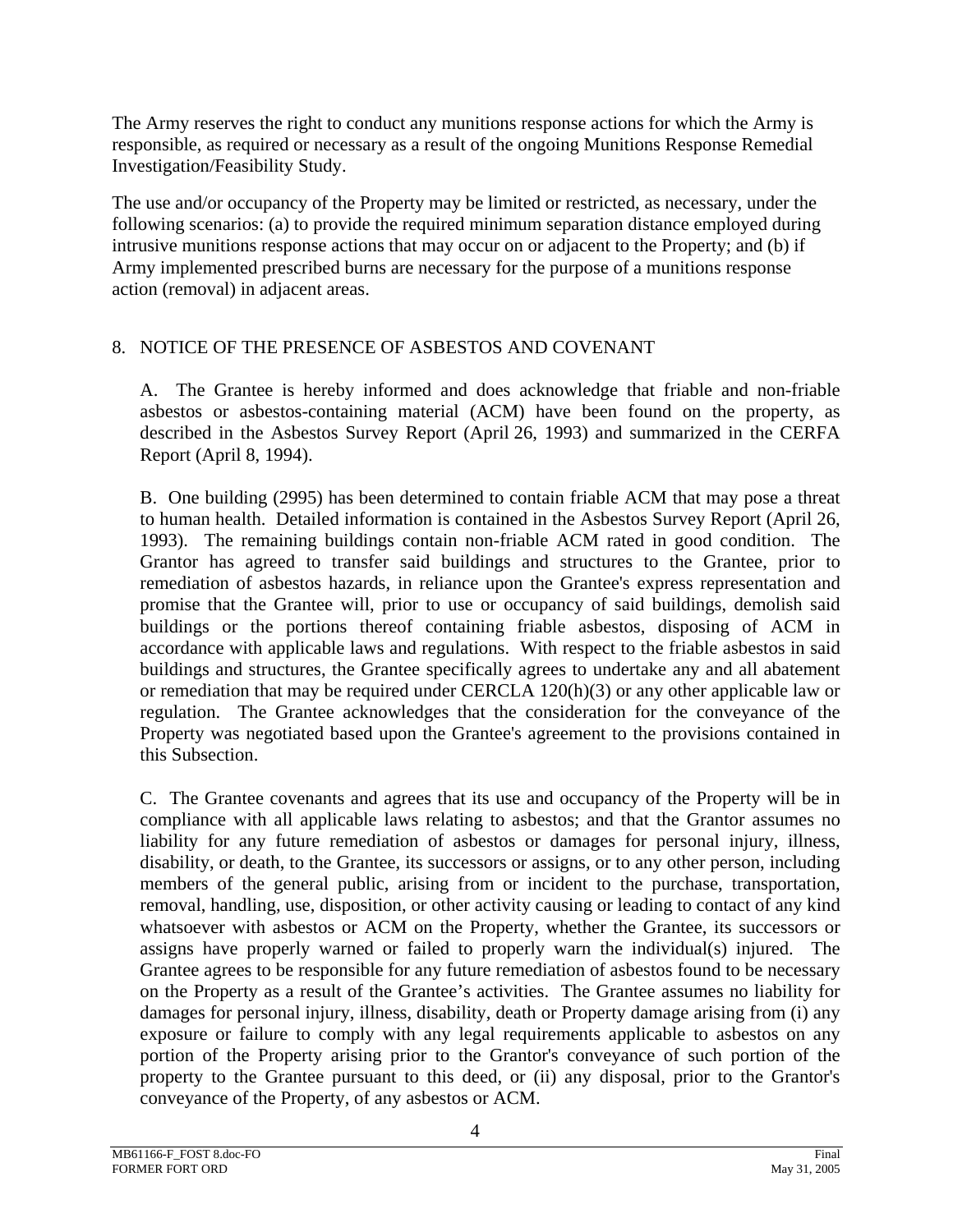D. Unprotected or unregulated exposures to asbestos in product manufacturing, shipyard, and building construction workplaces have been associated with asbestos-related diseases. Both Occupational Safety and Health Administration (OSHA) and the U.S. Environmental Protection Agency (US EPA) regulate asbestos because of the potential hazards associated with exposure to airborne asbestos fibers. Both OSHA and US EPA have determined that such exposure increases the risk of asbestos-related diseases, which include certain cancers and which can result in disability or death.

E. The Grantee acknowledges that it has inspected the Property as to its asbestos content and condition and any hazardous or environmental conditions relating thereto prior to accepting the responsibilities imposed upon the Grantee under this section. The failure of the Grantee to inspect, or to be fully informed as to the asbestos condition of all or any portion of the Property offered, will not constitute grounds for any claim or demand against the United States, or any adjustment under this deed.

F. The Grantee further agrees to indemnify and hold harmless the Army, its officers, agents and employees, from and against all suits, claims, demands or actions, liabilities, judgments, costs and attorneys' fees arising out of, or in any manner predicated upon, exposure to asbestos on any portion of the Property after this conveyance of the Property to the Grantee or any future remediation or abatement of asbestos or the need therefore. The Grantee's obligation hereunder shall apply whenever the United States incurs costs or liabilities for actions giving rise to liability under this section.

## 9. NOTICE OF THE PRESENCE OF LEAD-BASED PAINT AND COVENANT

A. The Grantee is hereby informed and does acknowledge that all buildings on Parcels E2d.3.1, E20c.1.2, E20c.2.2 and L35.5, which were constructed or rehabilitated prior to 1978, are presumed to contain lead-based paint. Lead from paint, paint chips, and dust can pose health hazards if not managed properly. Every purchaser of any interest in Residential Real Property on which a residential dwelling was built prior to 1978 is notified that such property may present exposure to lead from lead-based paint that may place young children at risk of developing lead poisoning. Lead poisoning in young children may produce permanent neurological damage, including learning disabilities, reduced intelligence quotient, behavioral problems, and impaired memory. Lead poisoning also poses a particular risk to pregnant women. The seller of any interest in residential real property is required to provide the buyer with any information on lead-based paint hazards from risk assessments or inspections in the seller's possession and notify the buyer of any known lead-based paint hazards. "Residential Real Property" means dwelling units, common areas, building exterior surfaces, and any surrounding land, including outbuildings, fences and play equipment affixed to the land, available for use by residents and child occupied buildings visited regularly by the same child, 6 years of age or under on at least two different days within any week, including day-care centers, preschools and kindergarten classrooms, but not including land used for agricultural, commercial, industrial, or other non-residential purposes, and not including paint on the pavement of parking lots, garages, or roadways.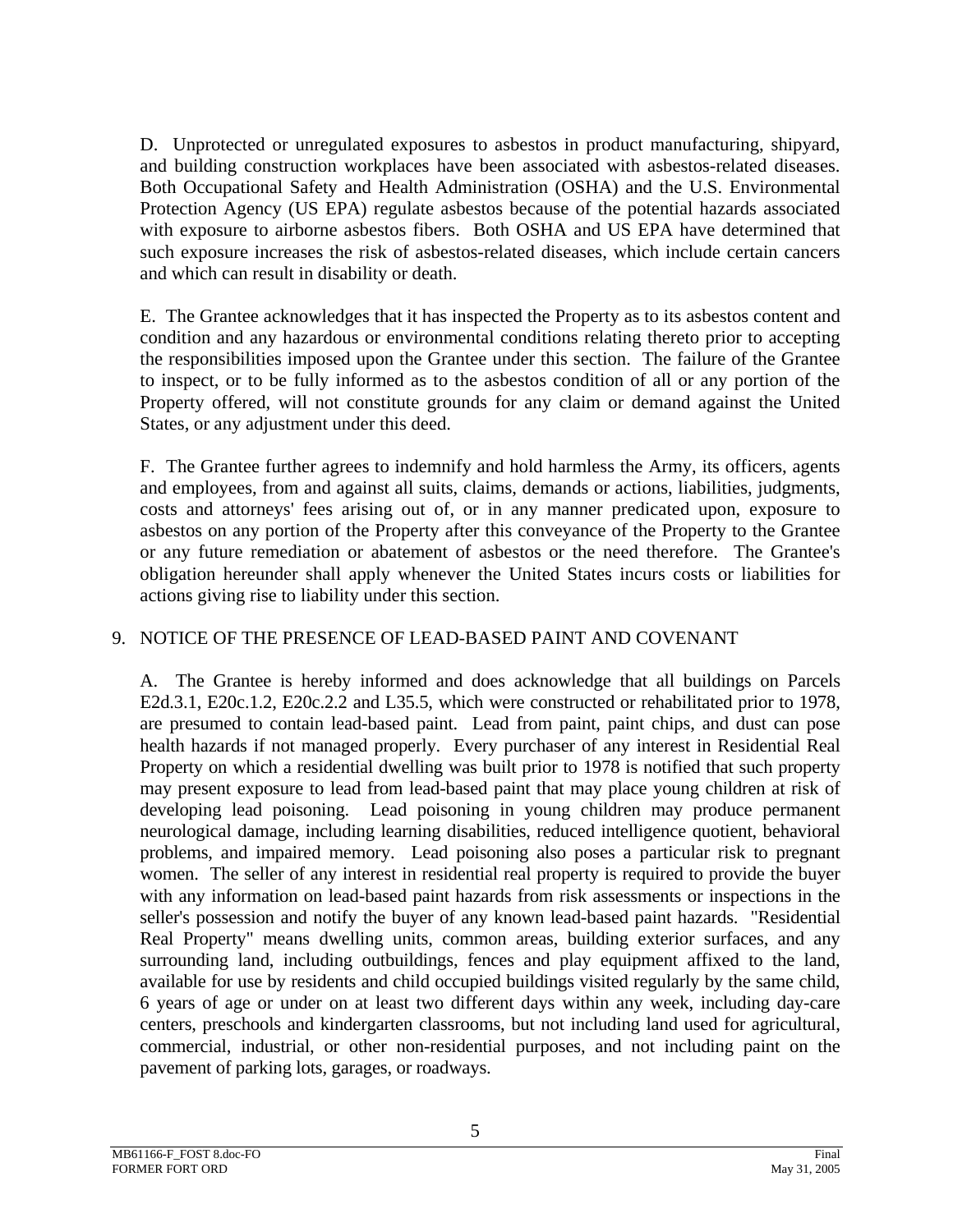B. Buildings constructed prior to 1978 are assumed to contain lead-based paint. Buildings constructed after 1977 are assumed to be free of lead-based paint. No other surveys or studies assessing the possible presence of lead-based paint in former or existing buildings on Parcels E2d.3.1, E20c.1.2, E20c.2.2 and L35.5 were performed by the Grantor. All purchasers must receive the federally approved pamphlet on lead poisoning prevention. The Grantee hereby acknowledges receipt of all of the information described in this Subparagraph.

C. The Grantee acknowledges that it has received the opportunity to conduct its own risk assessment or inspection for the presence of lead-based paint and/or lead-based paint hazards prior to execution of this deed.

D. The Grantee covenants and agrees that it shall not permit the occupancy or use of any buildings or structures on Parcels E2d.3.1, E20c.1.2, E20c.2.2 and L35.5 as Residential Real Property, as defined in Subparagraph A, above, without complying with this section and all applicable federal, state, and local laws and regulations pertaining to lead-based paint and/or lead-based paint hazards. Prior to permitting the occupancy of Parcels E2d.3.1, E20c.1.2, E20c.2.2 and L35.5 where their use subsequent to this conveyance is intended for residential habitation, the Grantee specifically agrees to perform, at its sole expense, the Army's abatement requirements under Title X of the Housing and Community Development Act of 1992 (Residential Lead-Based Paint Hazard Reduction Act of 1992) (hereinafter Title X).

The Grantee shall, after consideration of the guidelines and regulations established pursuant to Title X: (1) Perform a reevaluation of the Risk Assessment if more than 12 months have elapsed since the date of the last Risk Assessment; (2) Comply with the joint HUD and US EPA Disclosure Rule (24 CFR 35, Subpart H, 40 CFR 745, Subpart F), when applicable, by disclosing to prospective purchasers the known presence of lead-based paint and/or lead-based paint hazards as determined by previous risk assessments; (3) Abate lead dust and lead-based paint hazards in pre-1960 residential real property, as defined in Subparagraph A, above, in accordance with the procedures in 24 CFR 35; (4) Abate soil-lead hazards in pre-1978 residential real property, as defined in Subparagraph A, above, in accordance with the procedures in 24 CFR 35; (5) Abate lead-soil hazards following demolition and redevelopment of structures in areas that will be developed as residential real property; (6) Comply with the US EPA lead-based paint work standards when conducting lead-based paint activities (40 CFR 745, Subpart L); (7) Perform the activities described in this Subparagraph within 12 months of the date of the lead-based paint risk assessment and prior to occupancy or use of the residential real property; and (8) Send a copy of the clearance documentation to the Grantor.

In complying with these requirements, the Grantee covenants and agrees to be responsible for any abatement or remediation of lead-based paint or lead-based paint hazards on Parcels E2d.3.1, E20c.1.2, E20c.2.2 and L35.5 found to be necessary as a result of the subsequent use of Parcels E2d.3.1, E20c.1.2, E20c.2.2 and L35.5 for residential purposes. The Grantee covenants and agrees to comply with solid or hazardous waste laws that may apply to any waste that may be generated during the course of lead-based paint abatement activities.

E. The Grantee further agrees to indemnify and hold harmless the Army, its officers, agents and employees, from and against all suits, claims, demands, or actions, liabilities, judgments,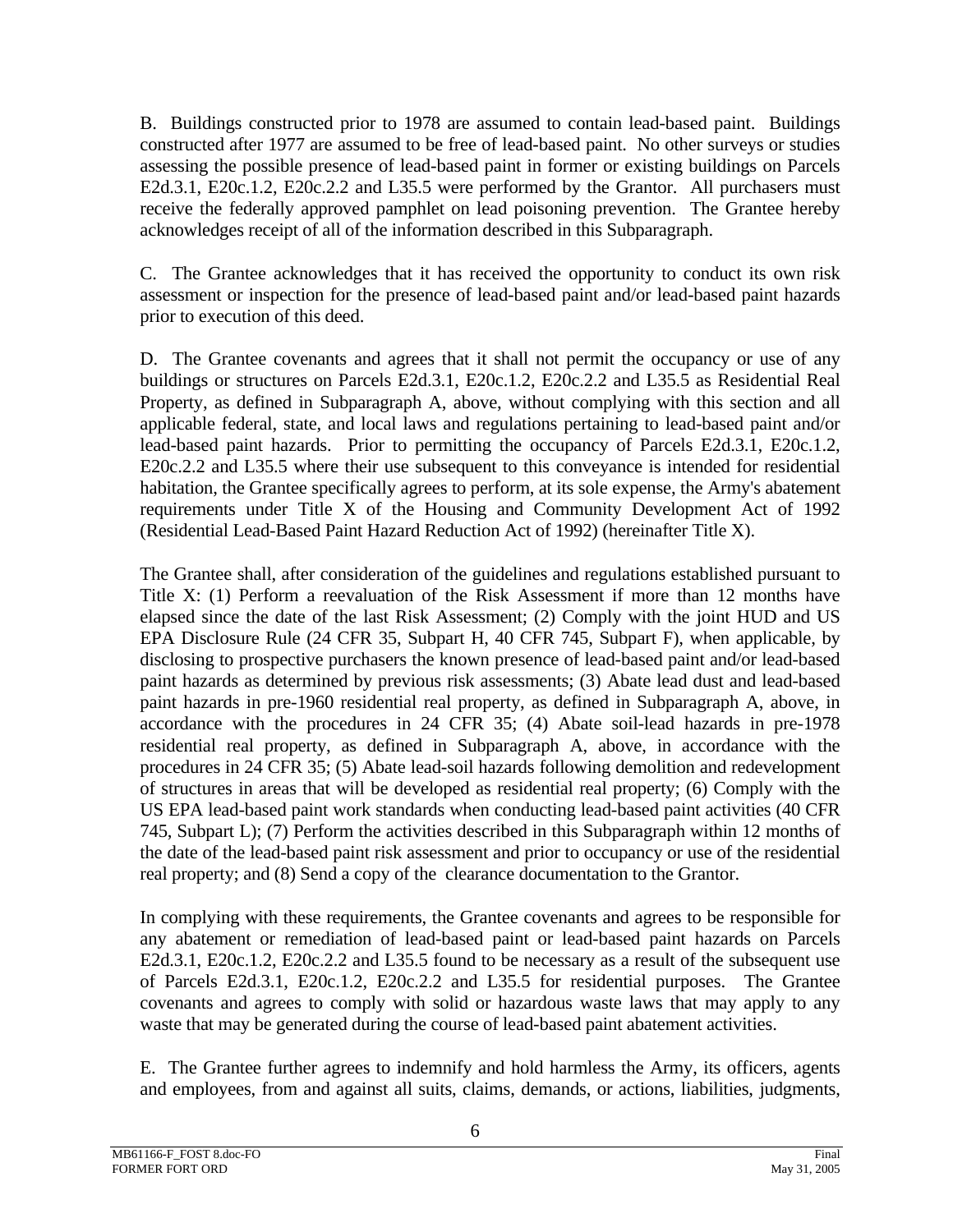costs and attorney's fees arising out of, or in a manner predicated upon personal injury, death or property damage resulting from, related to, caused by or arising out of lead-based paint or leadbased paint hazards on Parcels E2d.3.1, E20c.1.2, E20c.2.2 and L35.5 if used for residential purposes.

F. The covenants, restrictions, and requirements of this Section shall be binding upon the Grantee, its successors and assigns and all future owners and shall be deemed to run with the land. The Grantee on behalf of itself, its successors and assigns covenants that it will include and make legally binding, this Section in all subsequent transfers, leases, or conveyance documents."

## 10. POLYCHLORINATED BIPHENYLS (PCBs) NOTICE AND COVENANT

 A. PCBs have been widely used as coolants and lubricants in transformers, capacitors and other electrical equipment like fluorescent light ballasts. US EPA considers PCBs to be probable cancer causing chemicals, in humans. PCB and PCB-contaminated equipment that will be disposed of must be stored in a hazardous storage facility. The Grantee is hereby informed that fluorescent light ballasts containing PCBs are present on the property. The PCB containing equipment does not currently pose a threat to human health or the environment. All PCB containing equipment is presently in full compliance with applicable laws and regulations.

 B. Upon request, the Army agrees to furnish to the Grantee any and all records in its possession related to such PCB equipment necessary for the continued compliance by the Grantee with applicable laws and regulations related to the use and storage of PCBs or PCB containing equipment.

 C. The Grantee covenants and agrees that its continued possession, use, and management of any PCB containing equipment will be in compliance with all applicable laws relating to PCBs and PCB containing equipment and that the Army shall assume no liability for the future remediation of PCB contamination or damages for personal injury, illness, disability, or death to the Grantee, its successors or assigns, or to any other person, including members of the general public arising from or incident to future use, handling, management, disposition, or other activity causing or leading to contact of any kind whatsoever with PCBs or PCB containing equipment, whether the Grantee, its successors or assigns have properly warned or failed to properly warn the individual(s) insured. The Grantee agrees to be responsible for any future remediation of PCBs or PCB containing equipment found to be necessary on the property.

#### 11. RARE, THREATENED AND ENDANGERED SPECIES MANAGEMENT

The Grantee, or its successors or assignees, or contractor, acknowledges and agrees to implement the following provisions, as applicable, relative to listed species: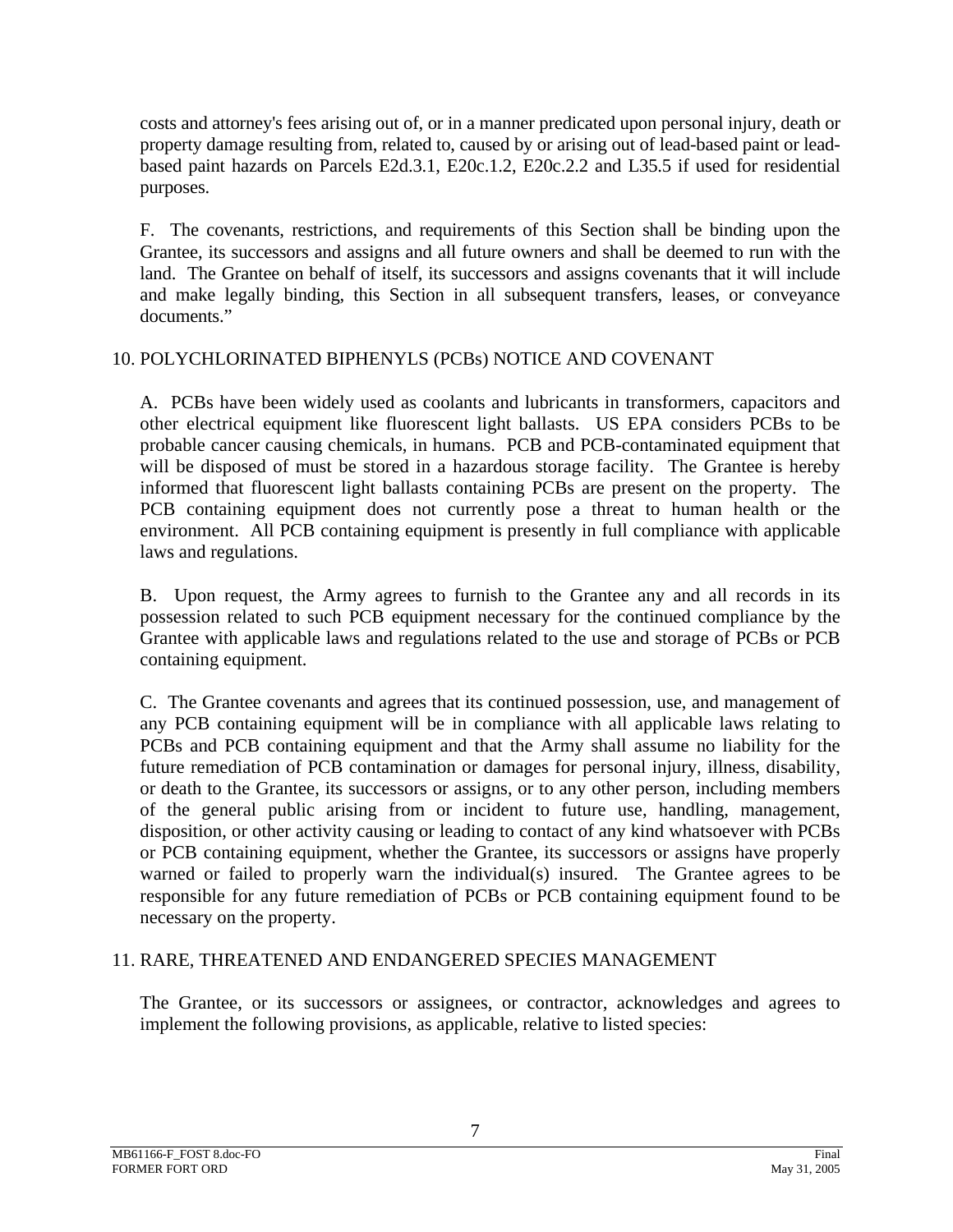- A. The Property is within a Habitat Management Plan (HMP) Development Area. No resource conservation requirements are associated with the HMP for these parcels. However, small pockets of habitat may be preserved within and around the Property.
- B. The Biological Opinions (March 30, 1999, October 22, 2002, and March 14, 2005) identified sensitive biological resources that may be salvaged for use in restoration activities within reserve areas, and allows for development of the Property.
- C. The HMP does not exempt the Grantee from complying with environmental regulations enforced by Federal, State, or local agencies. These regulations could include obtaining the Endangered Species Act (ESA) (16 U.S.C. §§ 1531 – 1544 et seq.) Section 7 or Section 10(a) permits from the U.S. Fish and Wildlife Service (USFWS); complying with prohibitions against the removal of listed plants occurring on federal land or the destruction of listed plants in violation of any state laws; complying with measures for conservation of state-listed threatened and endangered species and other special-status species recognized by California ESA, or California Environmental Quality Act (CEQA); and, complying with local land use regulations and restrictions.
- D. The HMP serves as a management plan for both listed and candidate species, and is a prelisting agreement between the USFWS and the local jurisdiction for candidate species that may need to be listed because of circumstances occurring outside the area covered by the HMP.
- E. Implementation of the HMP would be considered suitable mitigation for impacts to HMP species within HMP prevalent areas and would facilitate the USFWS procedures to authorize incidental take of these species by participating entities as required under ESA Section 10. No further mitigation will be required to allow development on the Property unless species other than HMP target species are proposed for listing or are listed.
- F. The HMP does not authorize incidental take of any species listed as threatened or endangered under the ESA by entities acquiring or leasing land at the former Fort Ord. The USFWS has recommended that all nonfederal entities acquiring or leasing land at former Fort Ord apply for ESA Section  $10(a)(1)(B)$  incidental take permits for the species covered in the HMP. The definition of "take" under the ESA includes to harass, harm, hunt, shoot, wound, kill, trap, capture, or collect, or attempt to engage in any such conduct. Although the USFWS will not require further mitigation from these entities that are in conformation with the HMP, those entities without incidental take authorization would be in violation of the ESA if any of their actions resulted in the take of a listed animal species. To apply for a Section  $10(a)(1)(B)$  incidental take permit, an entity must submit an application form (Form 3-200), a complete description of the activity sought to be covered by the permit, and a conservation plan (50 CFR 17.22[b]).

Including this covenant is consistent with Army obligations described in the Biological Opinion and HMP. The language above was developed to protect the Army from environmental liability and is included in Appendix D of the HMP.